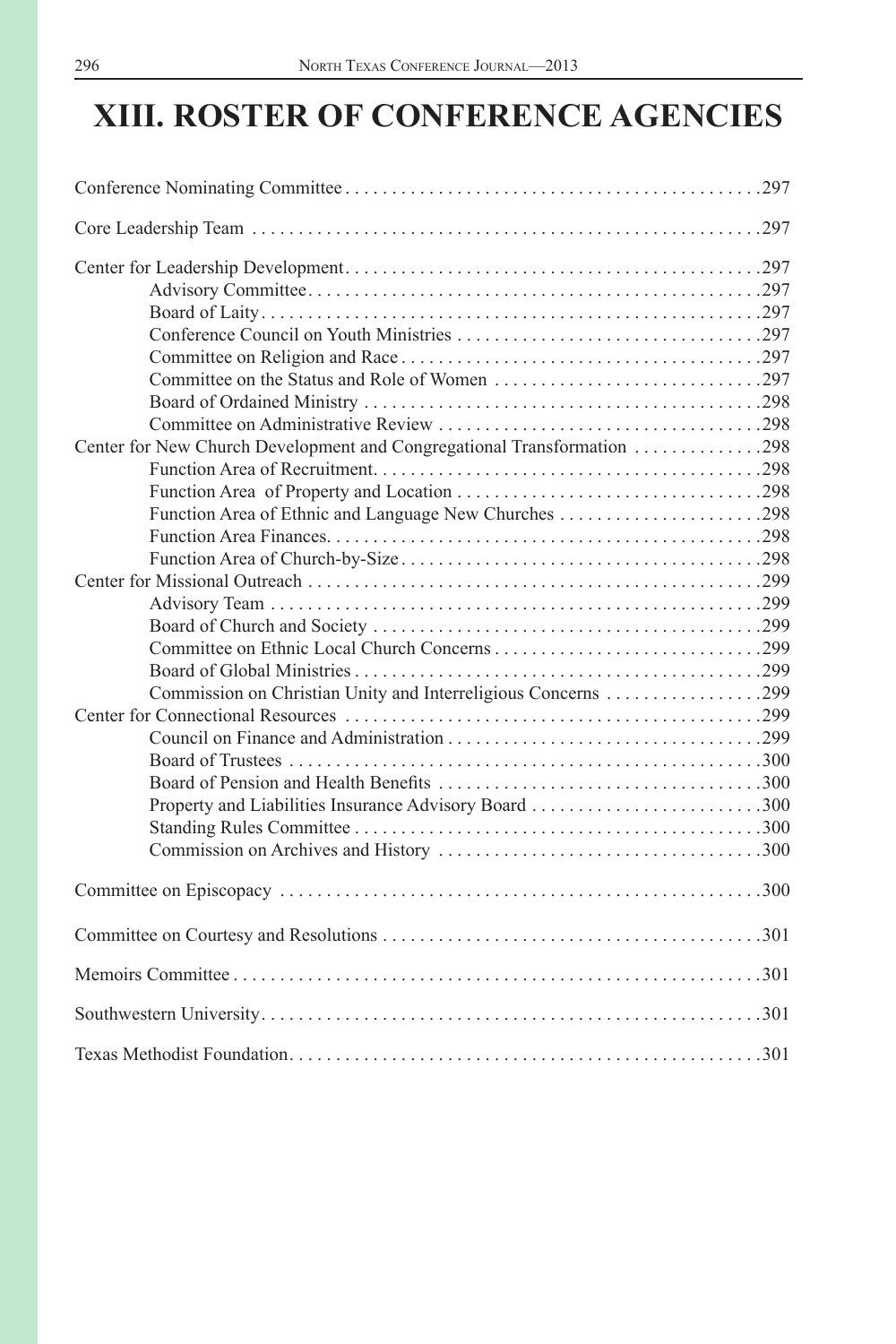<span id="page-1-0"></span>

| <b>CONFERENCE NOMINATING</b> |  |
|------------------------------|--|
| <b>COMMITTEE</b>             |  |

Chair: Linda Parks (C/A)

#### **District Superintendents:**

| ЕA | Vic Casad $(C/A)$ |  |  |
|----|-------------------|--|--|
|    |                   |  |  |

- ME Cammy Gaston (C/A)
- NC Ron Henderson (B/A)
- NW Marvin Guier (C/A)

#### **Lay Members:**

| EA | Judy Gilreath (C/A)  |
|----|----------------------|
| МE | Billy Ratcliff (B/A) |
| NС | Jeff Bouis (C/A)     |
| NW | Pat Deal (C/A)       |

#### **CORE LEADERSHIP TEAM**

Convener: Bishop Michael McKee Vice Chair and Conference Lay Leader: Linda Parks (C/A)

#### **Lay Members:**

| EA | Clay Johnson $(C/A)$  | 2015 |
|----|-----------------------|------|
| МE | Lisa Tichenor $(C/A)$ | 2017 |
| NС | Alfred White $(B/A)$  | 2014 |
| NW | Anne Aaron $(C/A)$    | 2016 |

#### **Appointed by Bishop:**

| EA        | Valarie Englert $(C/A)$                    |                      |
|-----------|--------------------------------------------|----------------------|
| <b>ME</b> | Ruth Robinson (B/A)                        |                      |
| NC        | Andy Lewis $(C/A)$                         |                      |
|           | District Superintendent Cammy Gaston (C/A) |                      |
|           | Assistant to the Bishop and                |                      |
|           | Director of Center for Missional Outreach  |                      |
|           |                                            | Larry George $(C/A)$ |
|           | Director of Center for Leadership          |                      |
|           | Development                                | Marti Soper $(C/A)$  |
|           | Director of Center for New Church          |                      |
|           | Development and Congregational             |                      |
|           | Transformation                             | Jim Ozier $(C/A)$    |
|           | Director of Center for                     |                      |
|           | Connectional Resources Jodi Smith (C/A)    |                      |

#### **CENTER FOR LEADERSHIP DEVELOPMENT**

#### **ADVISORY COMMITTEE:**

| Navolia Bryant (B/A)    | 2016A |
|-------------------------|-------|
| Lisa Greenwood $(C/A)$  | 2016A |
| Jana Jones $(C/A)$      | 2016A |
| David Lessner (C/A)     | 2016A |
| Edgar Bazan-Garza (H/L) | 2016B |
| Dale Cherry $(C/A)$     | 2016B |
|                         |       |

|           | Stephen "Dave" Farish (C/A) | 2016B |
|-----------|-----------------------------|-------|
|           | Carol Sparks $(C/A)$        | 2016B |
|           |                             |       |
|           | <b>BOARD OF LAITY</b>       |       |
|           | Chair: Linda Parks (C/A)    | 2016  |
|           | Associate Lay Leader:       |       |
|           | Henry Lessner (C/A)         | 2016  |
|           | District Lay Leaders:       |       |
| EA        | Melba Harris $(B/A)$        | 2016  |
| <b>ME</b> | Billy Ratcliff (B/A)        | 2016  |
| NC        | Alfred White (B/A)          | 2016  |
| NW        | Tom Busby $(C/A)$           | 2016  |
|           |                             |       |

# **Conference Council On Youth Ministries**

(CCYM) Chair: Taryn O'Brien 2014

|       | Youth Lay Leaders                        |                    |
|-------|------------------------------------------|--------------------|
| EA    | Micalyn Rowe                             | 2015               |
| МE    | Jesus Bonilla                            | 2015               |
| NС    | <b>Brooke Foster</b>                     | 2014               |
| NW    | Hope Rouse                               | 2014               |
|       | President of Conference United Methodist |                    |
| Women |                                          | Becky Maddox (C/A) |
|       | President of Conference United Methodist |                    |

|                          | I IESIUCIII OI COIIIEIEIICE OIIIIEU IVIEUIOUISI |  |
|--------------------------|-------------------------------------------------|--|
| Men                      | to be elected by UMM                            |  |
|                          | Committee on Lay Servant Ministries             |  |
| Chair: John Bodnar (C/A) | 2016A                                           |  |

# **COMMITTEE ON**

#### **RELIGION AND RACE**

| Chair: April Johnson Bristow (B/A) | 2020 |
|------------------------------------|------|
| Joan Wu $(A/P)$                    | 2016 |
| Ernestine Rhynes $(B/A)$           | 2016 |
| Patty Froehilch (C/A)              | 2016 |
| Ed Volfe $(H/L)$                   | 2016 |
| Adam Young $(C/A)$                 | 2020 |
| Dorothy Pierce $(B/A)$             | 2020 |
| Seong Park (A/P)                   | 2020 |

# **COMMITTEE ON THE**

# **STATUS AND ROLE OF WOMEN**

| 2020                              |
|-----------------------------------|
| 2016                              |
| 2016                              |
| 2016                              |
| 2016                              |
| 2020                              |
| 2020                              |
| 2020                              |
|                                   |
| UMW President: Becky Maddox (C/A) |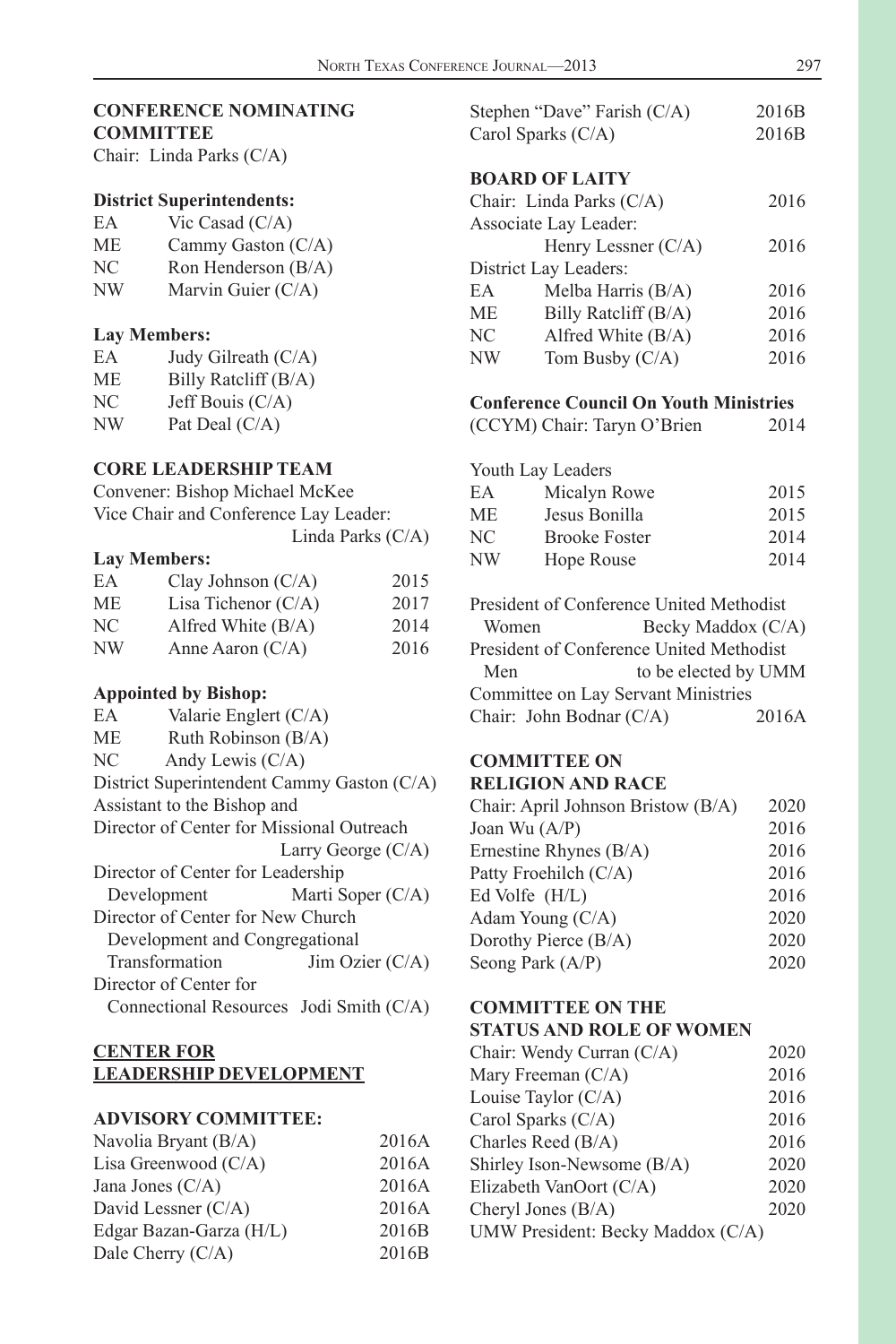# <span id="page-2-0"></span>**BOARD OF ORDAINED MINISTRY**

| Chair: Jan Davis (C/A)                     | 2016 <sub>B</sub> |  |  |
|--------------------------------------------|-------------------|--|--|
| Vice Chair: Tim Morrison $(C/A)$           | 2016A             |  |  |
| Regis.: April Johnson Bristow (B/A)        | 2016B             |  |  |
| Candidacy Registrar:                       |                   |  |  |
| Jill Jackson-Sears (C/A)                   | 2016B             |  |  |
| Chair of Order of Elders:                  |                   |  |  |
| Rusty Hedges $(C/A)$                       | 2016B             |  |  |
| Chair of Order of Deacons:                 |                   |  |  |
| Doug Meyer $(C/A)$                         | 2016 <sub>B</sub> |  |  |
| Chair of Fellowship of Local Pastors:      |                   |  |  |
| Larry Davis $(C/A)$                        | 2016 <sub>B</sub> |  |  |
| Cabinet Representative: Marvin Guier (C/A) |                   |  |  |

#### **Clergy Members:**

| John Allen (C/A)           | 2016A |
|----------------------------|-------|
| Holly Bandel (C/A)         | 2016B |
| John Richardson            | 2016B |
| Stan Copeland (C/A)        | 2016A |
| Chris Dowd (C/A)           | 2016A |
| Billy Echols-Richter (C/A) | 2016B |
| Javier Escalera (H/L)      | 2016B |
| Aleze Fulbright (B/A)      | 2016A |
| Holly Gotelli (C/A)        | 2016A |
| Paul Gould (C/A)           | 2016A |
| Milton Guttierrez (C/A)    | 2016A |
| Anna Hosemann-Butler (C/A) | 2016A |
| Derek Jacobs (B/A)         | 2016A |
| Bill LaBarr (C/A)          | 2016A |
| Mai Le (A/P)               | 2016A |
| Don Lee (A/P)              | 2016A |
| Alyce McKenzie (C/A)       | 2016B |
| Marsha Middleton (C/A)     | 2016B |
| Elizabeth Moseley (C/A)    | 2016A |
| Ugonna Onuoha (B/A)        | 2016A |
| Paul Rasmussen (C/A)       | 2016B |
| Alexandra Robinson (C/A)   | 2016A |
| Duane VanGiesen (C/A)      | 2016A |
| <b>Lay Members:</b>        |       |
| Frank Breedlove (B/A)      | 2016A |
| Pat Deal (C/A)             | 2016A |
| Richard Hearne (C/A)       | 2016A |
| Henry Lessner (C/A)        | 2016A |
| Patti Martin (C/A)         | 2016A |
| Thalia Matherson (B/A)     | 2016B |
| Tom Talbert (C/A)          | 2016B |
| Gretchen Toler-Debus (C/A) | 2016A |
| David Tyson (NA)           | 2016A |

# **Committee on Administrative Review**

| Pat Beghtel-Mahle (C/A) | 2016 |
|-------------------------|------|
| Russell Floyd $(C/A)$   | 2016 |
| Ben Shinn $(C/A)$       | 2016 |

#### **Alternates:**

| Ouida Lee (B/A)   | 2016 |
|-------------------|------|
| James Minor (B/A) | 2016 |

# **CENTER FOR NEW CHURCH DEVELOPMENT AND CONGREGATIONAL TRANSFORMATION**

#### **Function Area of Recruitment:**

| Michelle Barber $(C/A)$ | 2016A             |
|-------------------------|-------------------|
| Kathy French $(C/A)$    | 2016A             |
| Jeff Garrett $(C/A)$    | 2016A             |
| Arthur Jones $(C/A)$    | 2016 <sub>B</sub> |
| Liliana Peña (H/L)      | 2016B             |
|                         |                   |

#### **Function Area of Property and Location:**

| John McLarty C/A)      | 2016A |
|------------------------|-------|
| Gregory Neal $(C/A)$   | 2016A |
| Robert Patterson (B/A) | 2016A |
| Richard Stanford (C/A) | 2016A |
| Sherwood Blount (C/A)  | 2016B |
| Holly Gotelli (C/A)    | 2016B |
| Don Hanmer $(C/A)$     | 2016B |
|                        |       |

# **Function Area of Ethnic and Language**

| <b>New Churches:</b>    |            |
|-------------------------|------------|
| Edgar Bazan-Garza (H/L) | 2016A      |
| Krish Dhnam $(A/P)$     | 2016A      |
| Leslie Herrscher C/A)   | 2016B      |
| Derek Jacobs (B/A)      | 2016B      |
| Juan Osorio (H/L)       | Ex officio |
| [Rio Grande Conference] |            |
| Roland Vasquez (H/L)    | Ex officio |
| [Rio Grande Conference] |            |
|                         |            |

#### **Function Area Finances:**

| 2016A |
|-------|
| 2016A |
| 2016A |
| 2016B |
| 2016B |
| 2016B |
|       |

### **Function Area of Church-by-Size**

| Elspeth Allen $(C/A)$ | 2016A |
|-----------------------|-------|
| John Fleming (C/A)    | 2016A |
| Bill LaBarr (C/A)     | 2016A |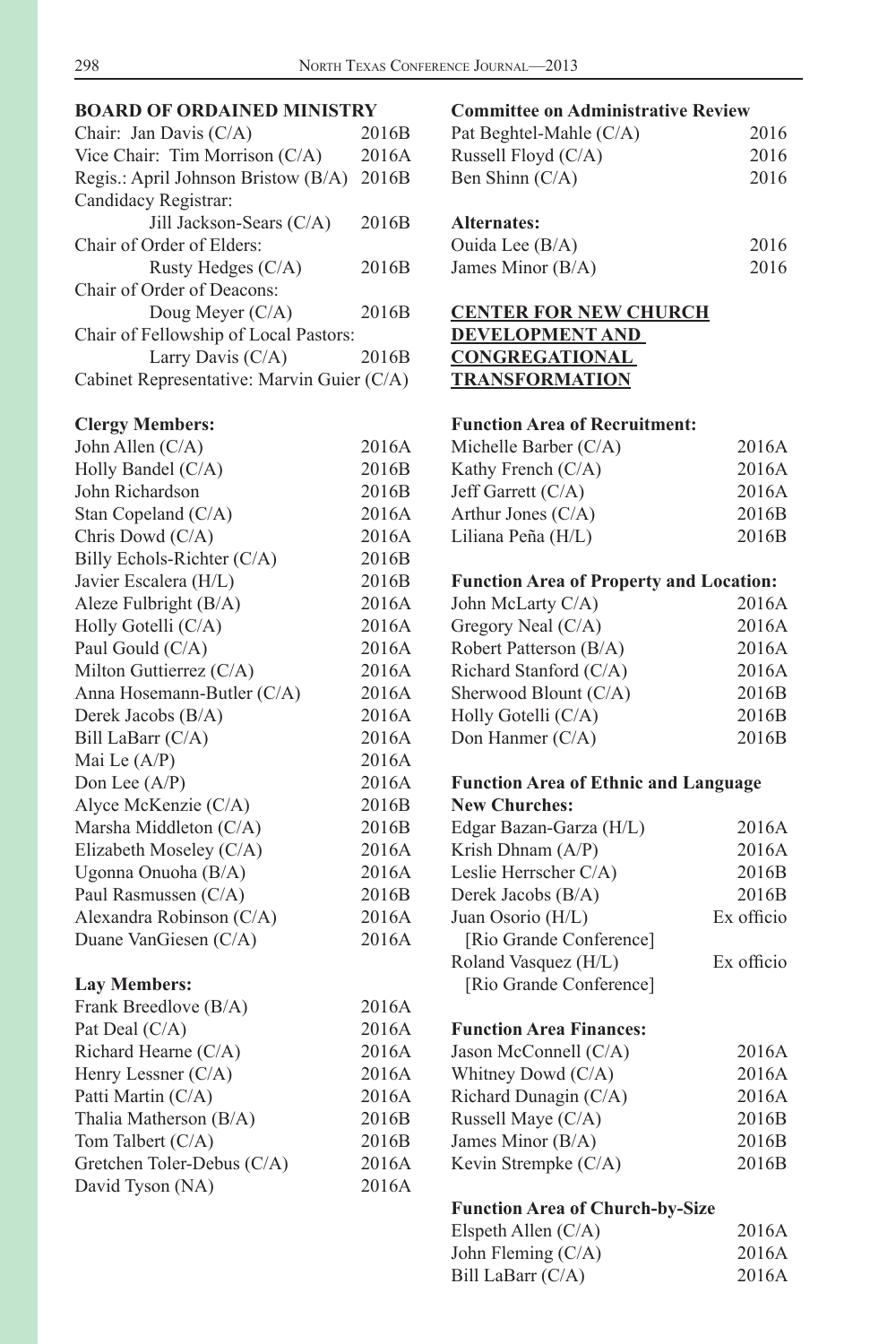<span id="page-3-0"></span>

| Rene Lawson (H/L)                           | 2016B           | Clergy                                       |       |
|---------------------------------------------|-----------------|----------------------------------------------|-------|
| Tim Marks (C/A)                             | 2016B           | Javier Escalera (H/L)                        | 2014  |
| Janet Bell Odom (B/A)                       | 2016B           | Kathryn Strempke (C/A)                       | 2014  |
| Denise Peckham (C/A)                        | 2016B           | Chris Allen (C/A)                            | 2016  |
| Michael Baughman (C/A)                      | Ex officio      | Dana Norton (C/A)                            | 2016  |
| [Greater New Jersey Conference]             |                 |                                              |       |
|                                             |                 | Laywomen                                     |       |
| <b>CENTER FOR</b>                           |                 | Mae Alexander (B/A)                          | 2014  |
| <b>MISSIONAL OUTREACH</b>                   |                 | Shirley Ison-Newsome (B/A)                   | 2014  |
|                                             |                 | Christina Cavener (C/A)                      | 2016  |
| <b>Advisory Team</b>                        |                 | Serena Eckert C/A)                           | 2016  |
| Chair: Andy Stoker (C/A)                    | 2016B           |                                              |       |
|                                             |                 | Laymen                                       |       |
| Dana Coker (C/A)                            | 2016A           | Bobby Aga (C/A)                              | 2014  |
| Troy Coleman (B/A)                          | 2016A           | Driskoll Tubbs (C/A)                         | 2014  |
| Janet Collingsworth (C/A)                   | 2016A           | Kirk Knowles (C/A)                           | 2016  |
| Whitney Dowd (C/A)                          | 2016A           | Jonathan Perry (C/A)                         | 2016  |
| Alexandra Robinson (C/A)                    | 2016A           |                                              |       |
| Bill Baxley (C/A)                           | 2016B           | <b>Commission on Christian Unity and</b>     |       |
| Marc Corazao (H/L)                          | 2016B           | <b>Interreligious Concerns:</b>              |       |
| Peggy Larney (A/I)                          | 2016B           | Chair: Nancy DeStefano (C/A)                 | 2016  |
| Dick Stanley (C/A)                          | 2016B           |                                              |       |
|                                             |                 | Sam Martin (C/A)                             | 2014  |
| <b>Board of Church and Society</b>          |                 | Doug Fox (C/A)                               | 2014  |
| Chair: Wes Magruder (C/A)                   | 2016            | William Herrscher (C/A)                      | 2014  |
|                                             |                 | Nancy Sherman (C/A)                          | 2016  |
| Debbie Chapman (C/A)                        | 2014            | Bill Matthews (C/A)                          | 2016  |
| Jonathan Grace (C/A)                        | 2014            | Reid Fade (C/A)                              | 2016  |
| Louis Robinson (B/A)                        | 2014            | Andrea Hawkins (B/A)                         | 2016  |
| Linda Rolen (C/A)                           | 2014            |                                              |       |
| Bill Bryan (C/A)                            | 2016            | <b>CENTER FOR</b>                            |       |
| Robert Evans (C/A)                          | 2016            | <b>CONNECTIONAL RESOURCES</b>                |       |
| Becky Walker (C/A)                          | 2016            |                                              |       |
| Mark Klyn (C/A)                             | 2016            | <b>COUNCIL ON FINANCE AND</b>                |       |
|                                             |                 | <b>ADMINISTRATION</b>                        |       |
| <b>Committee on Ethnic Local Church</b>     |                 | President: Clayton Oliphint (CA)             | 2016A |
| <b>Concerns</b>                             |                 |                                              |       |
| Chair: Levy Laguardia (A/P)                 | 2016            | Laywomen:                                    |       |
|                                             |                 | Anne Aaron (C/A)                             | 2016A |
| Ouida Lee (B/A)                             | 2014            | Jennie Kitching (C/A)<br>Martha Squibb (C/A) | 2016A |
| Owen Ross (C/A)                             | 2014            | Lisa Turner (C/A)                            | 2016A |
| Rodrick Dangerfield (B/A)                   | 2014            |                                              | 2016A |
| David Gonzales (H/L)                        | 2016<br>2016    | Kim French (C/A)                             | 2016B |
| Diane Presley (C/A)<br>Preston Weaver (B/A) | 2016            | Barbara Canafax (C/A)                        | 2016B |
|                                             | Ex officio 2014 | Natasha Ray (B/A)                            | 2016B |
| Ella Luna (H/L)<br>[Rio Grande Conference]  |                 |                                              |       |
|                                             |                 | Laymen:<br>Shelby Barley (C/A)               | 2016A |
| <b>Board of Global Ministries:</b>          |                 | Mike Larsen (C/A)                            | 2016A |
| Chair: Christina Cavener (C/A)              | 2016            | Stanley Mays (B/A)                           | 2016A |
| Secretary of Global Ministries:             |                 | Jerry Payne (C/A)                            | 2016A |
|                                             |                 |                                              |       |

Tom Sellers (C/A) 2016A

Serena Eckert (C/A) 2016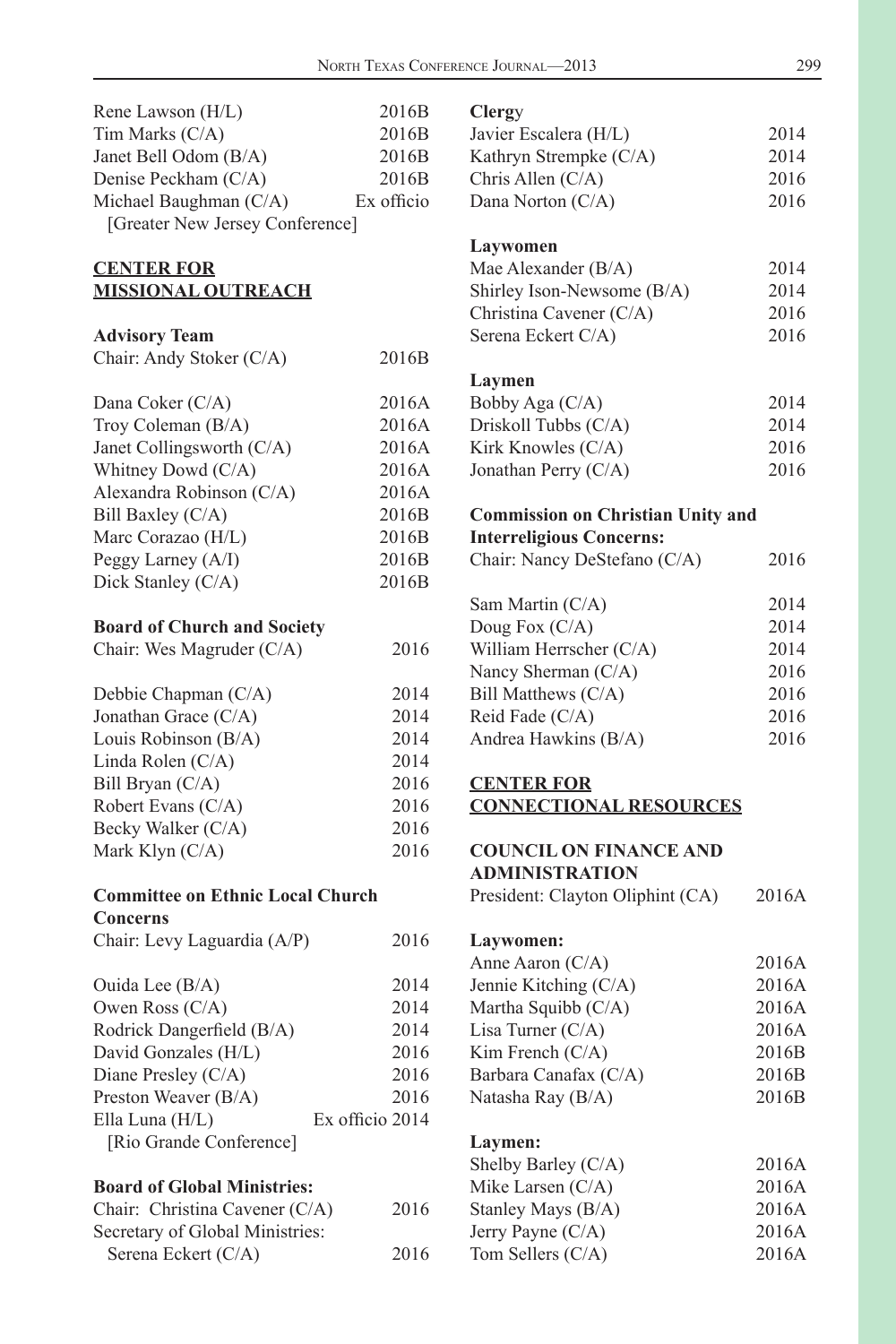<span id="page-4-0"></span>

| Guy Thomas (CA)                         | 2016A | Greg Humphries (C/A)                              | 2020  |
|-----------------------------------------|-------|---------------------------------------------------|-------|
| Jeff Worley (C/A)                       | 2016B | Bob London (N/A)                                  | 2020  |
|                                         |       | Billy Ratcliff (B/A)                              | 2020  |
| Clergy:                                 |       |                                                   |       |
| Frank Drenner (C/A)                     | 2016A | Clergy:                                           |       |
| Mike Greene (B/A)                       | 2016A | Gary Regan (C/A)                                  | 2015  |
| Clayton Oliphint (C/A)                  | 2016A | Kevin Strempke (C/A)                              | 2016  |
| David Turner (C/A)                      | 2016A | Charles Aaron (C/A)                               | 2018  |
| Ann Willet (C/A)                        | 2016A | Jon Eckstein (C/A)                                | 2020  |
| Kenny Dickson (C/A)                     | 2016B | Gifford Long (C/A)                                | 2020  |
| Louella K. Williams (C/A)               | 2016B | Joan La Barr (C/A)                                | 2020  |
|                                         |       | Don Renshaw (C/A)                                 | 2021  |
| <b>BOARD OF TRUSTEES</b>                |       |                                                   |       |
| Chair: Paul Goodrich (C/A)              | 2014A | PROPERTY AND LIABILITIES                          |       |
|                                         |       | <b>INSURANCE ADVISORY BOARD</b>                   |       |
| <b>Class of 2017:</b>                   |       | Robert R. Duty (C/A)                              | 2016A |
| Steven Turner (C/A)                     | 2017A | Leonard Herring (C/A)                             | 2016A |
| Keva Green (C/A)                        | 2017A | Scott Smith (C/A)                                 | 2016A |
| Brenda Williams (B/A)                   | 2017A | Lewis Donaghey (C/A)                              | 2016B |
|                                         |       | Ron Hurdle (B/A)                                  | 2016B |
| <b>Class of 2016:</b>                   |       | Fred Ligon (C/A)                                  | 2016B |
| Mae Alexander (B/A)                     | 2016B | Robert Ramsower (C/A)                             | 2016B |
| Rodrick Dangerfield (B/A)               | 2016B |                                                   |       |
| Jean Wood (C/A)                         | 2016B | <b>STANDING RULES COMMITTEE</b>                   |       |
|                                         |       | Vivian Crowson (OE)                               | 2016A |
| <b>Class of 2015:</b>                   |       | David Rucker (C/A)                                | 2016A |
| Dee Morton (C/A)                        | 2015B | Anne Todd (C/A)                                   | 2016A |
| Tom Waitschies (C/A)                    | 2015B | Nancy DeStefano (C/A)                             | 2016B |
| Chris Yost (C/A)                        | 2015B | Ed Patterson (B/A)                                | 2016B |
|                                         |       | Tom Waitschies (C/A)                              | 2016B |
| <b>Class of 2014:</b>                   |       |                                                   |       |
| Paul Goodrich (C/A)                     | 2014A | <b>COMMISSION ON ARCHIVES AND</b>                 |       |
| Dwight Harry (B/A)                      | 2014A | <b>HISTORY</b>                                    |       |
| Pat Mays (B/A)                          | 2014B | Chair: Marilyn Hamilton (C/A)                     | 2015B |
| <b>BOARD OF PENSION AND HEALTH</b>      |       | Jim Heath $(C/A)$                                 | 2015B |
| <b>BENEFITS</b>                         |       | Dolores Sanchez (H/L)                             | 2015B |
|                                         | 2016  |                                                   | 2015B |
| Chair: Larry Womack (C/A)               |       | Darnell Walker (B/A)<br>Jean Ann Ables-Flatt (NA) | 2016A |
|                                         |       |                                                   | 2016A |
| Laywomen:<br>Gretchen Toler-Debus (C/A) | 2015  | Dretha Burris (C/A)                               | 2016A |
|                                         | 2016  | Cynthia Ratcliff (B/A)                            | 2016B |
| Mona Odom (C/A)                         |       | Debbie Stuart (C/A)                               |       |
| Juliette Patterson (B/A)                | 2016  | John Dillard (C/A)                                | 2017A |
| Lindsey Turner (C/A)                    | 2017  | Frances Long (C/A)                                | 2017A |
| Andrea Allen (C/A)                      | 2017  | Jackye Waiters-Lee (B/A)                          | 2017B |
| Judy Gilreath (C/A)                     | 2020  |                                                   |       |
| Thalia Matherson (B/A)                  | 2020  | <b>COMMITTEE ON EPISCOPACY</b>                    |       |
| Laymen:                                 |       | Chair: Scott Smith                                | 2016B |
| Tom Talbert (C/A)                       | 2015  | Laywomen:                                         |       |
| Ben Robertson (C/A)                     | 2016  | Carmen Emery (H/L)                                | 2016A |
| Larry Womack (C/A)                      | 2016  | Linda Parks (C/A)                                 | 2016A |
| Barry Buchanan (N/A)                    | 2020  | Juliet Patterson (B/A)                            | 2016A |
|                                         |       |                                                   |       |